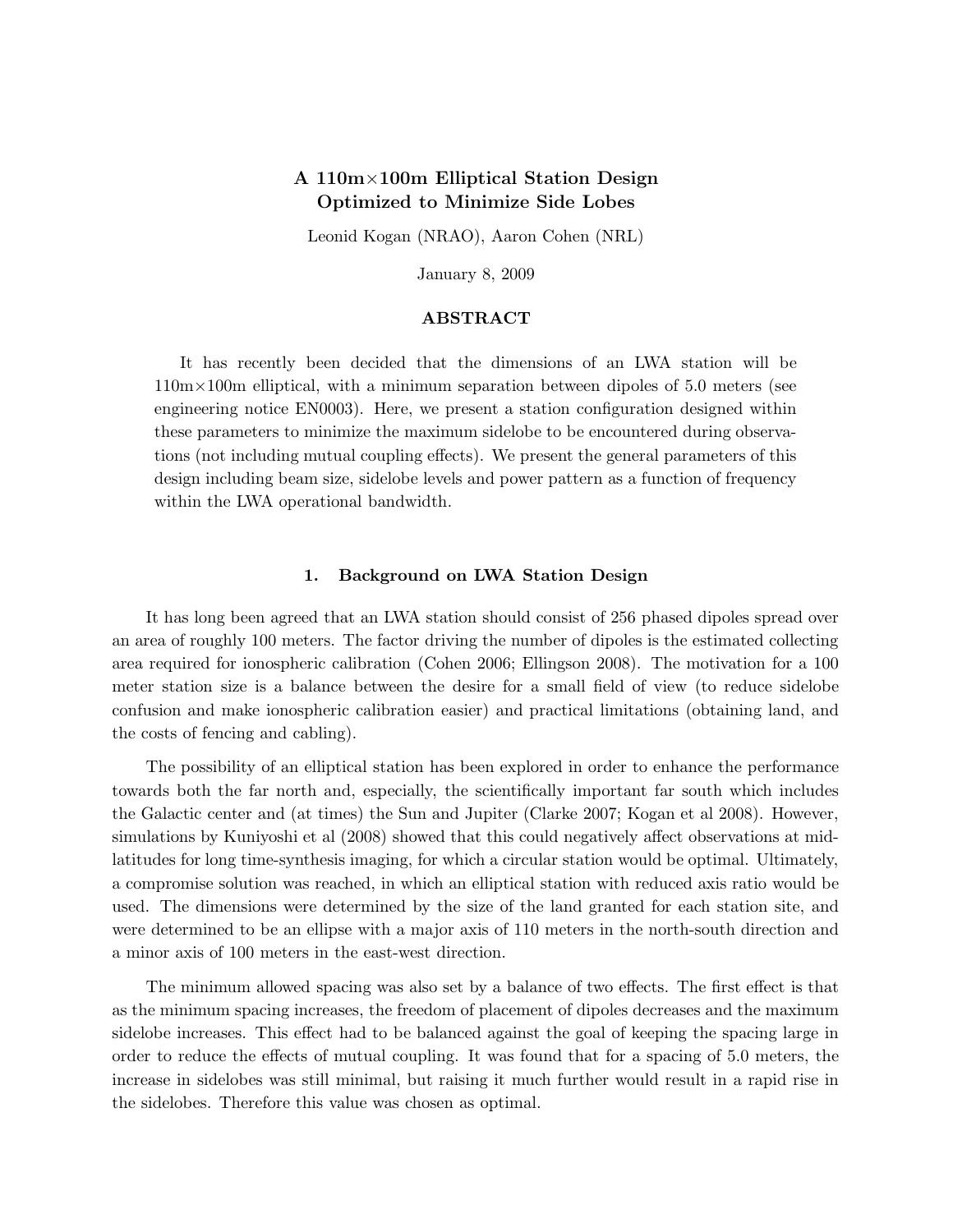#### 2. Determining the Station Configuration

Previously, LWA station designs have been optimized to minimize the maximum sidelobe level throughout the visible sky according to the iterative approach described in (Kogan 2000). This same method was repeated here for a  $110m \times 100m$  ellipse with 5.0-meter minimum spacing between dipoles. For an array phased to zenith, the optimization should minimize sidelobes all the way to the horizons by optimizing in a circle defined by the radius  $|\sin(z)| \leq 1$ , where z is the zenith angle. However, in typical observing mode, LWA stations could be phased to any location above the horizon, and the sidelobes should still be optimized anywhere else above the horizon. As describe in Kogan & Cohen (2005), this can still be done with a zenith pointing provided that the optimization radius is doubled. Therefore we have conducted all optimization within the radius of  $|\sin(z)| \leq 2$ . Though counterintuitive, this is mathematically equivalent to optimizing in the normal radius  $|\sin(z)| \leq 1$  for any pointing above the horizon.

The resulting configuration is shown in Figure 1. This is also available in ASCII format on the LWA memo series website<sup>1</sup> at the same place this memo is posted.

### 3. Power Pattern

#### 3.1. Sidelobes

The maximum sidelobe for this configuration is  $1.62\%$  (-17.9 dB), which is less than half the typical value for a "random" configuration, which is about 4% (-14.0 dB). The power pattern is plotted in 2-dimensions as a contour plot in Figure 2 and as 1-dimensional "slices" in Figure 3.

#### 3.2. Beam Size

We have calculated the resulting beam size as a function of frequency. This is shown in Table 1 as the FWHM of the station beam along both the east-west and north-south axes. As can be seen, the axis ratio of the beam is about 1.06, which is a bit less than the axis ratio of the station geometry which is 1.1. This is because during optimization, the dipole positions shift somewhat from a perfectly uniform distribution.

 $1$ http://www.ece.vt.edu/swe/lwa/#VTR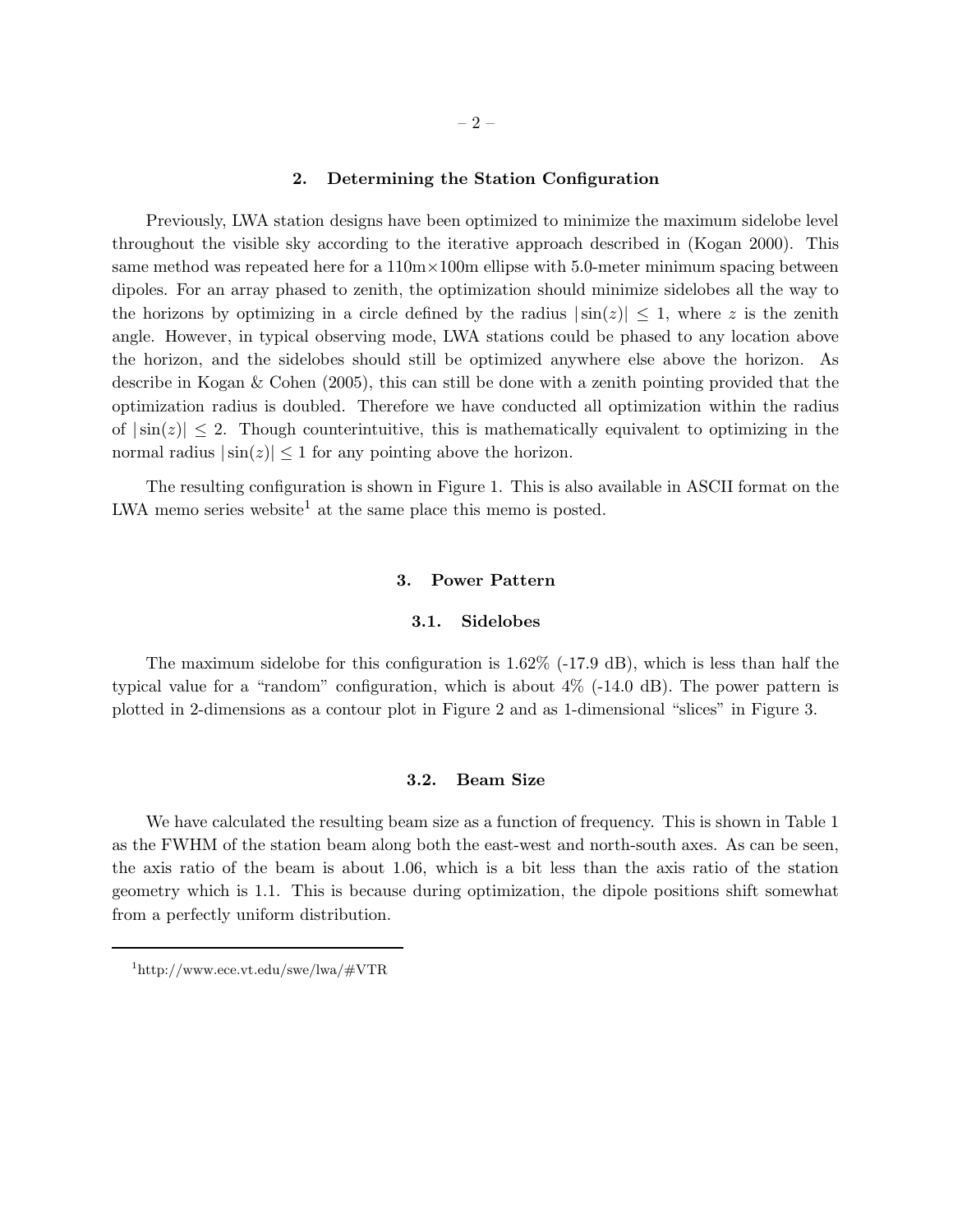### 4. Conclusion

We present a station configuration optimized to minimize sidelobes for the final agreed upon parameters of an LWA station. The optimized station produces a maximum sidelobe of only 1.62% (-17.9 dB) throughout the sky for any phase center.

We should note, however, what was not taken into account in this study. First, we have not included the effects of mutual coupling. Second, we have not analyzed the effects of inevitable position errors in the placement of the dipoles within a station. Third, we have not analyzed the effect on the station power pattern of errors in the delay phases applied to each dipole. These factors will need to be better understood to enable the best possible operation of the station and to guide the design of the monitor and control systems.

#### REFERENCES

- L. Kogan, "Optimizing a Large Array Configuration to Minimize the Side lobes", IEEE Transactions on Antennas and Propagation, vol 48, NO 7, July 2000, p 1075.
- L. Kogan & A. Cohen, "Optimization of the LWA Antenna Station Configuration Minimizing Side Lobes", Long Wavelength Array Memo #21, May 5, 2005.
- A. Cohen, "Estimated Collecting Area Needed for LWA Calibration", LWA Memo #52, August 30, 2006.
- T. E. Clarke, "Scientific Requirements for the Long Wavelength Array Ver. 2.3", Long Wavelength Array Memo #117, Nov 19, 2007 (SRR approved version).
- L. Kogan, A. Cohen, and E. Polisensky, "Elliptical LWA Station Configurations Optimized to Minimize Side Lobes", Long Wavelength Array Memo #139, June 24, 2008.
- S. Ellingson, "System Parameters Affecting LWA Calibration (Memo 52 Redux)", LWA Memo #94, October 11, 2008.
- M. Kuniyoshi, S. Bhatnagar, G. Taylor, and A. Cohen, "Shape of LWA Station: A Study of the Synthesized Beam Shapes and Weighting Scheme", Long Wavelength Array Memo #148, December 15, 2008.

This preprint was prepared with the AAS IATEX macros v5.2.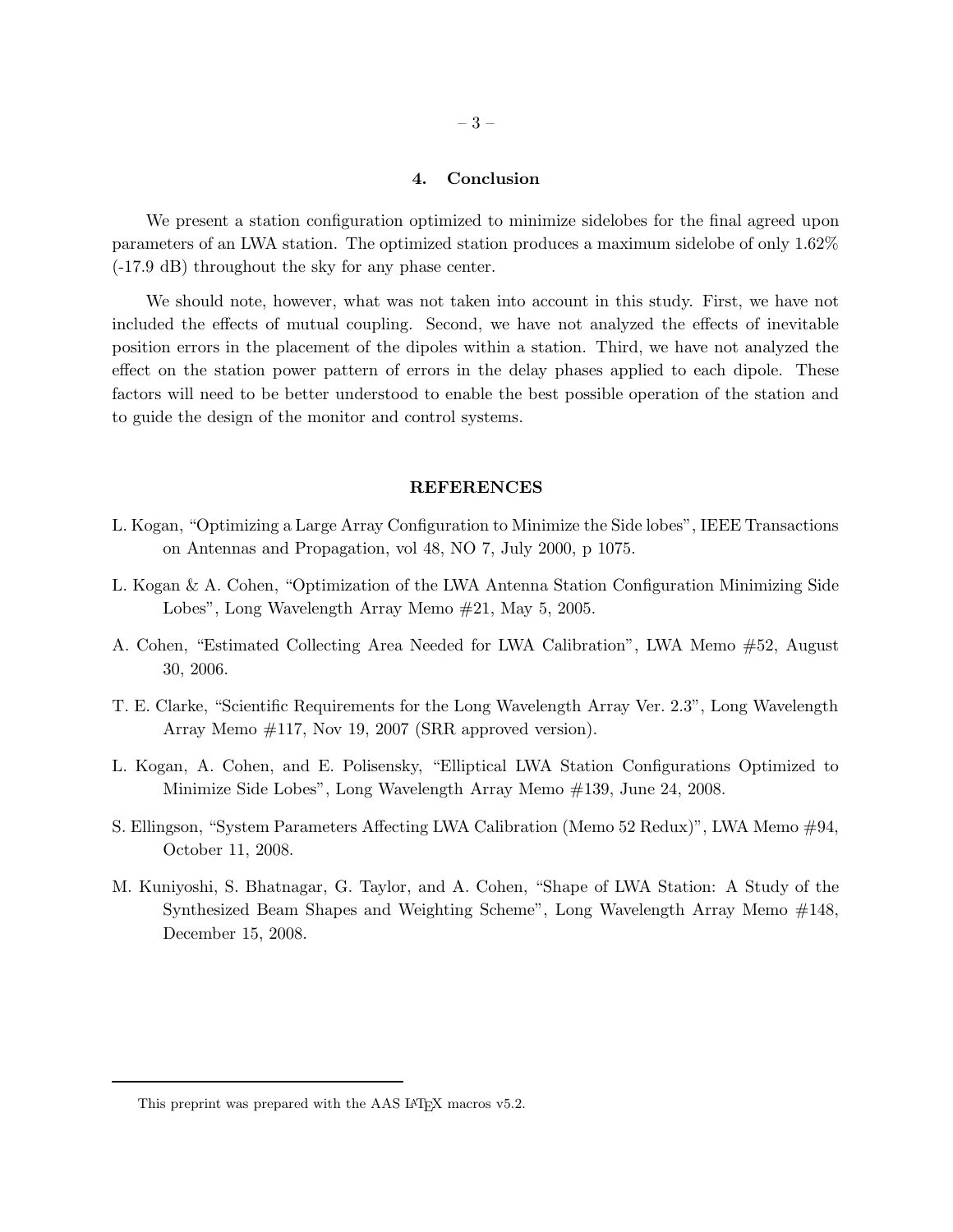

Fig. 1.— Elliptical station design with 256 elements optimized to minimize sidelobes across the entire sky at 80 MHz. The outer dimensions are 110m×100m and the minimum spacing between dipoles is 5.0 meters.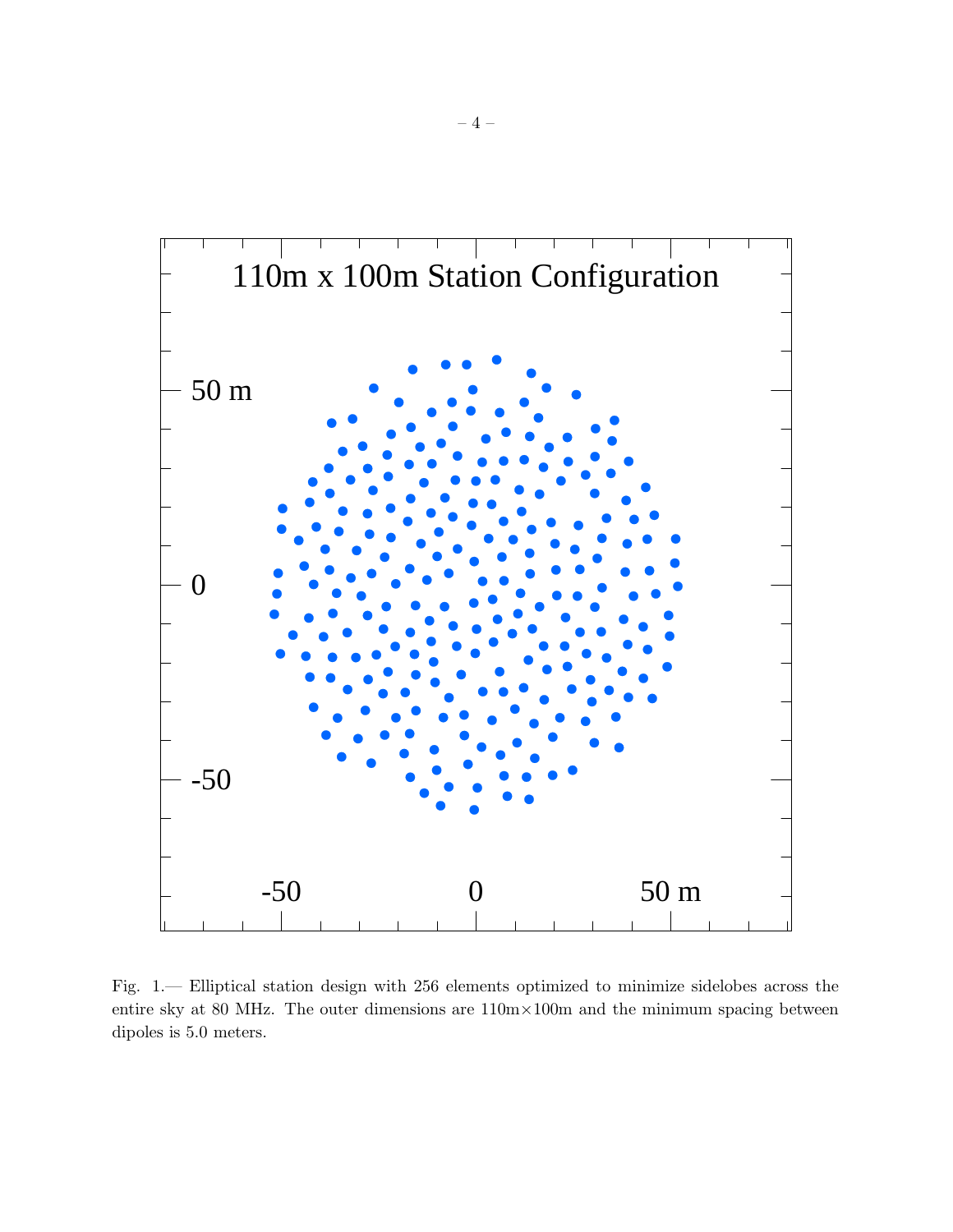

**PLot file version 1 created 07-DEC-2008 11:05:13**

Fig. 2.— Power pattern at 80 MHz as a function of  $sin(z)$ , where z is the zenith angle. The optimization is done for  $|\sin(z)| \leq 2$ , to include all possible differences between  $\sin(z)$  for the phase center and the sidelobe location as described by Kogan & Cohen (2005). Within the optimized region, the maximum sidelobe is 1.62% (-17.9 dB).

**Levs = 1.004E-02 \* (1.620, 5, 10, 20, 50, 90)**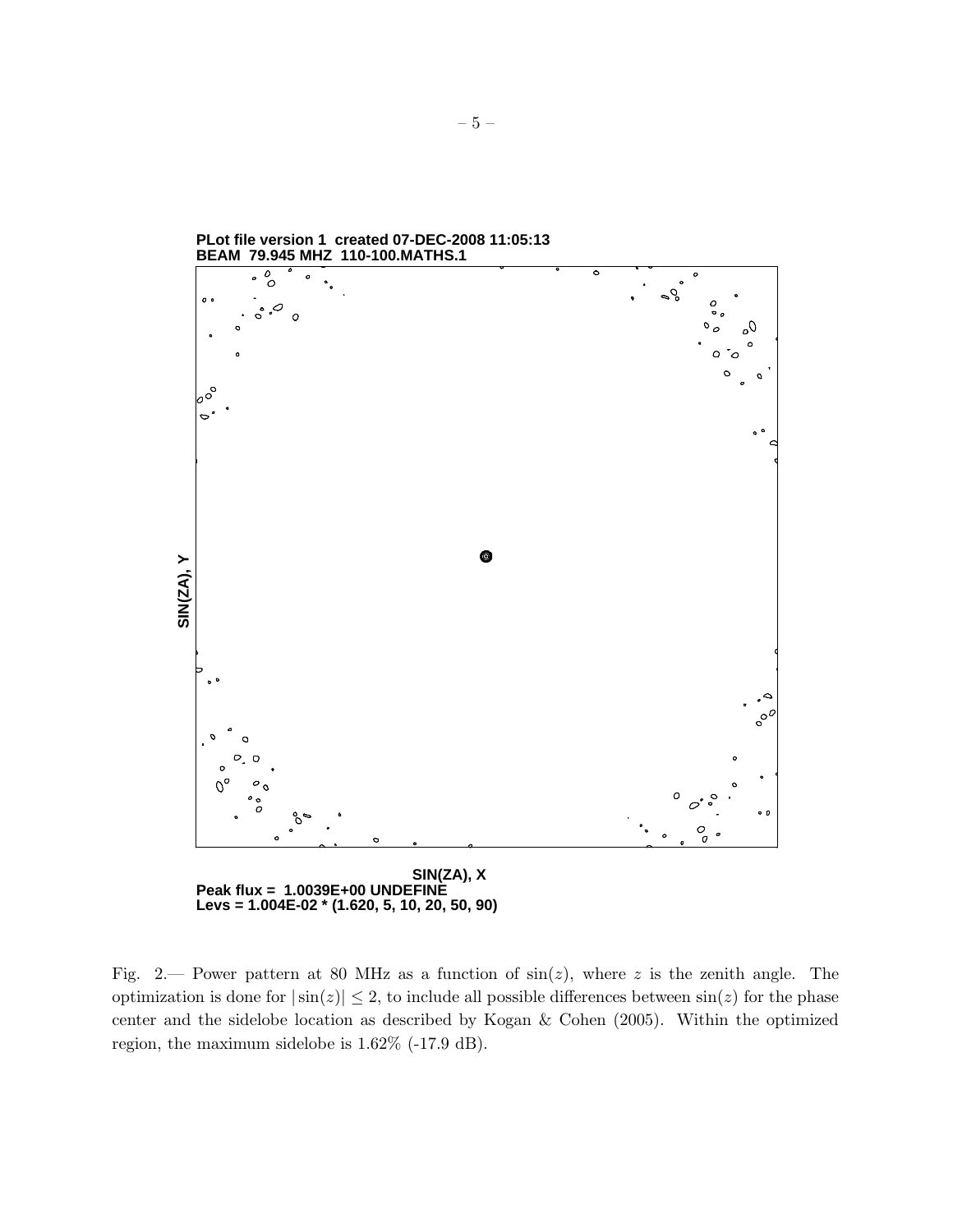

Fig. 3.— Power pattern at 80 MHz for slices along the north-south and east-west directions as a function of  $sin(z)$ , where z is the zenith angle. Because the power pattern is symmetric about  $\sin(z) = 0$ , only one "side" of the power pattern is shown. The optimization is done for  $|\sin(z)| \leq 2$ , to include all possible differences between  $sin(z)$  for the phase center and the sidelobe location as described by Kogan & Cohen (2005). Within the optimized region, the maximum sidelobe is 1.62% (-17.9 dB).